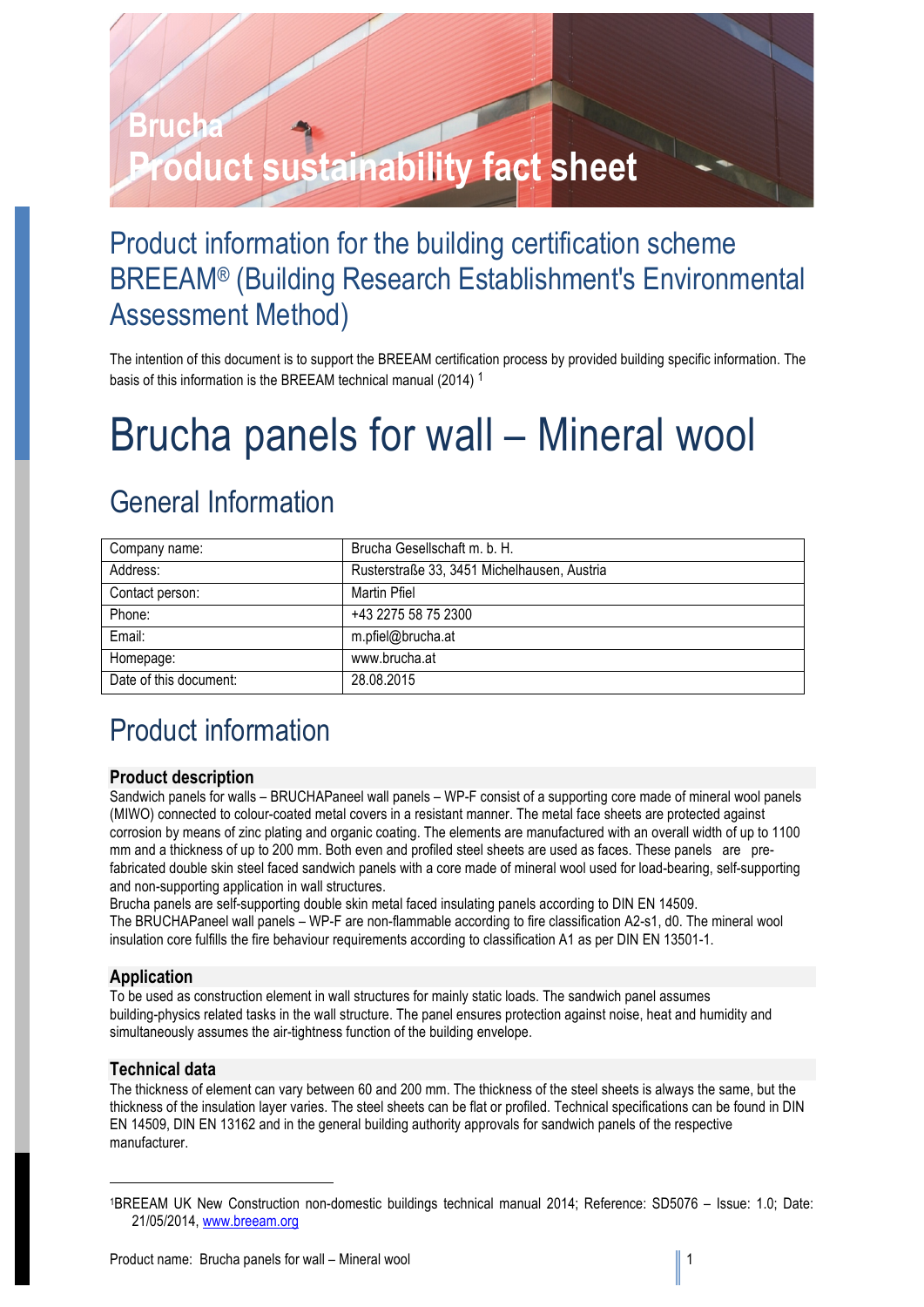### **Brucha Product sustainability fact sheet**

| <b>Description</b>                                                                  | Value         | Unit              |
|-------------------------------------------------------------------------------------|---------------|-------------------|
| Density of insulation layer                                                         | 120           | kg/m <sup>3</sup> |
| Thickness of elements                                                               | 60 - 200      | mm                |
| Thickness of inner sheet cover                                                      | 0.6           | mm                |
| Thickness of outer sheet cover                                                      | 0.6           | mm                |
| Thermal conductivity of insulating material                                         | 0.0370        | W/(mK)            |
| Heat transfer coefficient of the total panel incl. any heat                         |               |                   |
| bridges due to overlapping and fixing elements according to<br><b>DIN EN 14509</b>  | $0.19 - 0.60$ | $W/(m^2K)$        |
| Sound reduction index according to EN ISO 140-3                                     | 25            | dВ                |
| Sound absorption coefficient test according to EN ISO 354<br>Product not perforated | 0.15          | %                 |
| Sound absorption coefficient test according to EN ISO 354<br>Product perforated     | $0.85 - 0.95$ | %                 |

### **Product declarations**

Environmental product declaration Number<br>
Program operator<br>
Program operator<br>
Construction and Environmental Environmental Program operator<br>
Construction and Environmental Program operator<br>
Construction and Environmental Program operator<br>
Construction and

Institute Construction and Environment (IBU - Institut Bauen und Umwelt e.V.), Berlin, Germany Author of the LCA thinkstep AG formerly PE International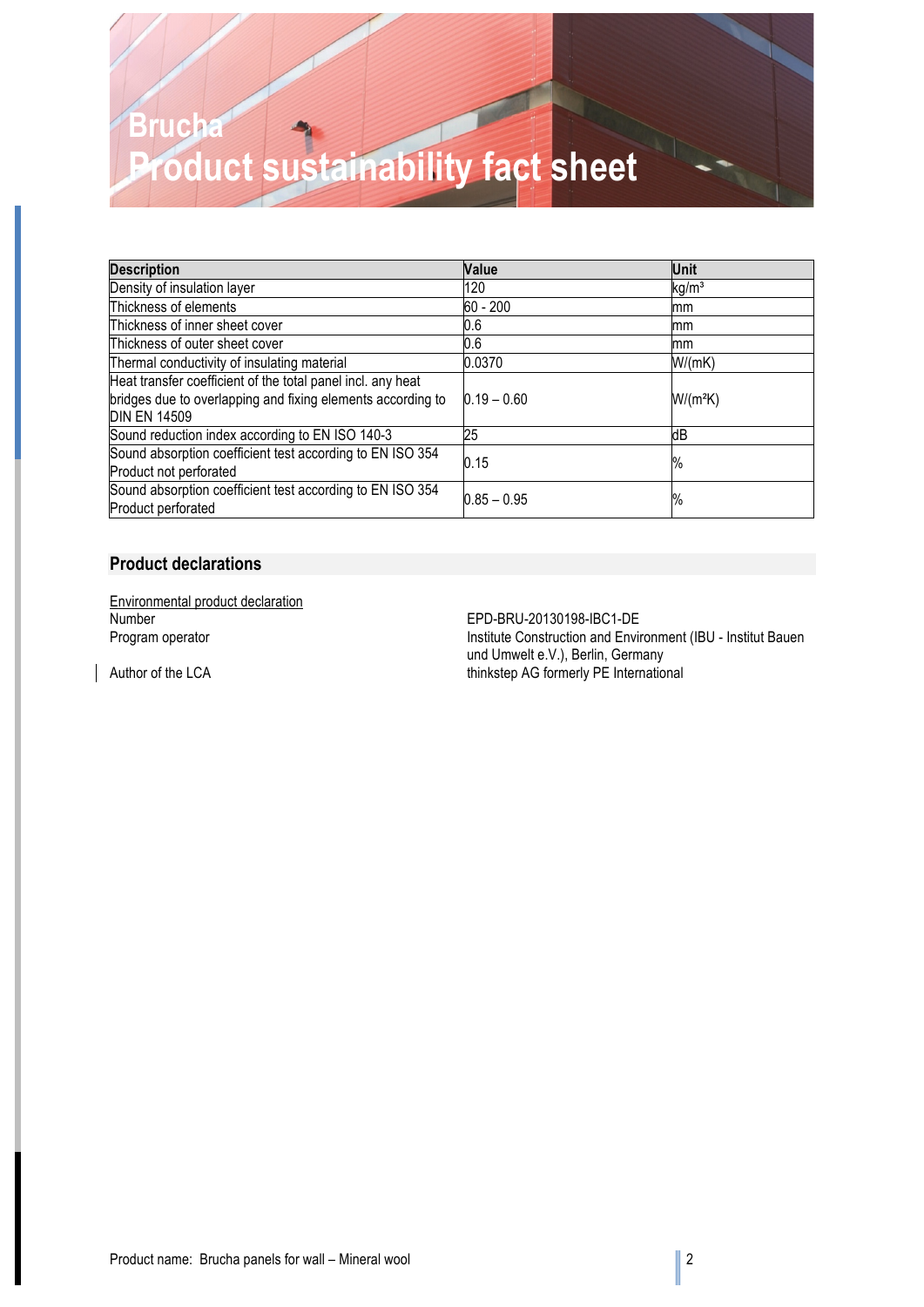

### Management

#### Summary

This category encourages the adoption of sustainable management practices in connection with design, construction, commissioning, handover and aftercare activities to ensure that robust sustainability objectives are set and followed through into the operation of the building. Issues in this section focus on embedding sustainability actions through the key stages of design, procurement and initial occupation from the initial project brief stage to the appropriate provision of aftercare.

Category summary table for this BREEAM issue:

| Issue ID | Issue name                                |
|----------|-------------------------------------------|
| Man 01   | Project brief and design                  |
| Man 02   | Life cycle cost and service life planning |
| Man 03   | Responsible construction practices        |
| Man 04   | <b>Commissioning and handover</b>         |
| Man 05   | Aftercare                                 |

### **Man 02 Life cycle cost and service life planning**

#### *Aim of this issue*

To deliver whole life value from investment and promote economic sustainability by recognising and encouraging the use and sharing of life cycle costing and service life planning to improve design, specification and through-life maintenance and operation.

Product information for the declared product within this issue:

| Specific information         | Comment                                                          |
|------------------------------|------------------------------------------------------------------|
| Construction process stage   |                                                                  |
| Reference service life (RSL) | According to service life of the building or $40 - 45$ years, if |
|                              | the product is installed and used in accordance with the         |
|                              | manufacturer's instructions.                                     |
| Use stage                    | Under normal conditions, no maintenance is required and          |
|                              | therefore no costs are arising.                                  |
|                              |                                                                  |

End of life stage Scenario that is also calculated in EPD: Metal is recycled and mineral wool is sent to landfill.

|           | Value | Unit |
|-----------|-------|------|
| Recycling | 9.0   | Κq   |
| Energy    | 0.0   | Κg   |
| recovery  |       |      |
| Landfill  | 15.9  | Κa   |

### **Man 04 Commissioning and handover**

#### *Aim of this issue*

To encourage a properly planned handover and commissioning process that reflects the needs of the building occupants.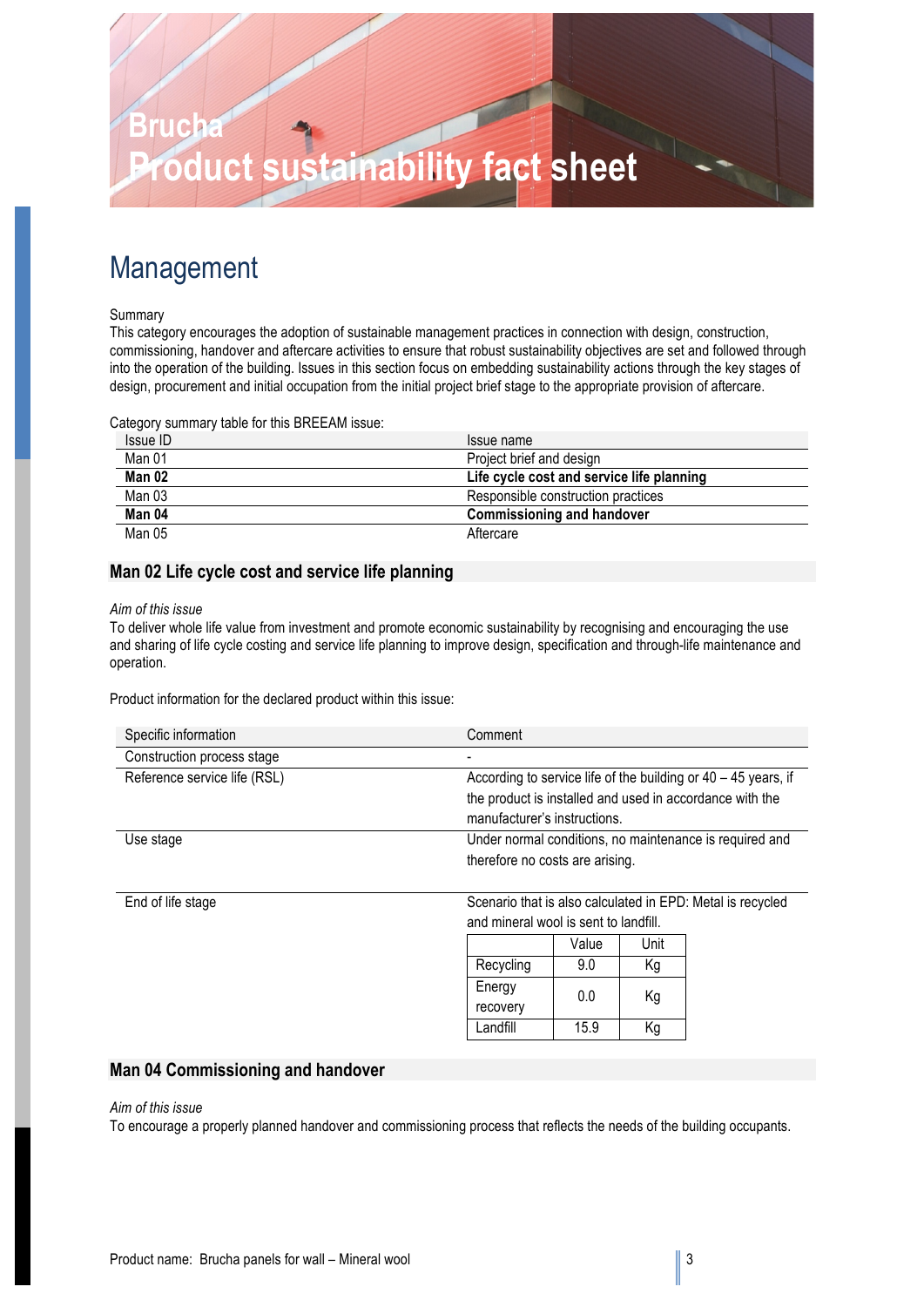

Product information for the declared product within this issue:

|                           | Product specific information for the Building User Guide (BUG)                                                                |  |
|---------------------------|-------------------------------------------------------------------------------------------------------------------------------|--|
| Installation instruction: | Please follow the installation instructions:<br>http://www.brucha.at/opmodule/user/brucha-<br>neu/?kat=5&dok id=18578⟨=en     |  |
|                           |                                                                                                                               |  |
| Maintenance instruction:  | Please follow the maintenance instruction:<br>http://www.brucha.at/opmodule/user/brucha-<br>neu/dokumente/en Oberflaechen.pdf |  |

#### Building User Guide (BUG):

Dedicated building/site specific guidance for the non-technical building user. The purpose of the guide is to help building users access, understand and operate the building efficiently and in a manner in keeping with the original design intent. A Building User Guide will provide easily accessible and understandable information relevant to the following stakeholders:

- The building's staff (or where relevant residents)
- The non-technical facilities management team/building manager
- Other building users, e.g. visitors/community users

### Health and Wellbeing

#### Summary

This category encourages the increased comfort, health and safety of building occupants, visitors and others within the vicinity. Issues in this section aim to enhance the quality of life in buildings by recognising those that encourage a healthy and safe internal and external environment for occupants.

Category summary table for this BREEAM issue

| Issue ID | Issue name                       |
|----------|----------------------------------|
| Hea 01   | Visual comfort                   |
| Hea 02   | Indoor air quality               |
| Hea 03   | Safe containment in laboratories |
| Hea 04   | <b>Thermal comfort</b>           |
| Hea 05   | <b>Acoustic performance</b>      |
| Hea 06   | Safety and security              |

### **Hea 04 Thermal comfort**

### *Aim of this issue*

To ensure that appropriate thermal comfort levels are achieved through design, and controls are selected to maintain a thermally comfortable environment for occupants within the building.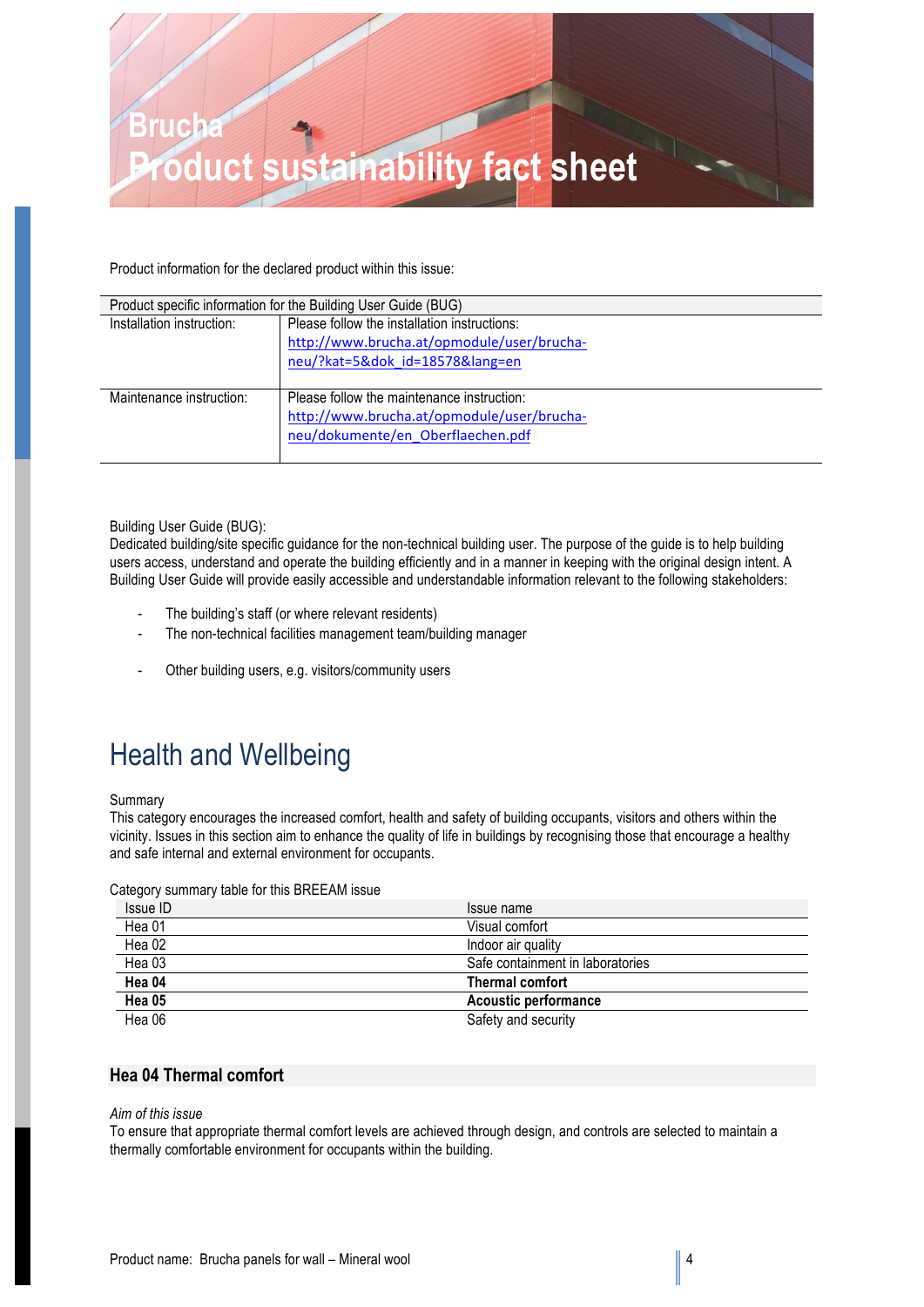

Product information for the declared product within this issue:

| Specific information                                           | Value and evidence (quality) |
|----------------------------------------------------------------|------------------------------|
| Thermal conductivity (W/mK) of insulating material acc.        | 0.0370                       |
| EN 12667                                                       |                              |
| U-value (W/m <sup>2</sup> K) acc. DIN EN 14509 (WP-F 60) incl. | 0.60                         |
| connection loss                                                |                              |
| U-value (W/m <sup>2</sup> K) according DIN EN 14509 (WP-F 200) | 0.19                         |
| incl. connection loss                                          |                              |

### **Hea 05 Acoustic performance**

### *Aim of this issue*

To ensure the building's acoustic performance including sound insulation meet the appropriate standards for its purpose.

Product information for the declared product within this issue:

| Specific information                                      | Value and evidence (quality) |
|-----------------------------------------------------------|------------------------------|
| Sound insulation Rw(C;Ctr) according EN ISO 140-3 (dB) 25 |                              |
| Sound absorption coefficient according EN ISO 354 (%)     | 0.15                         |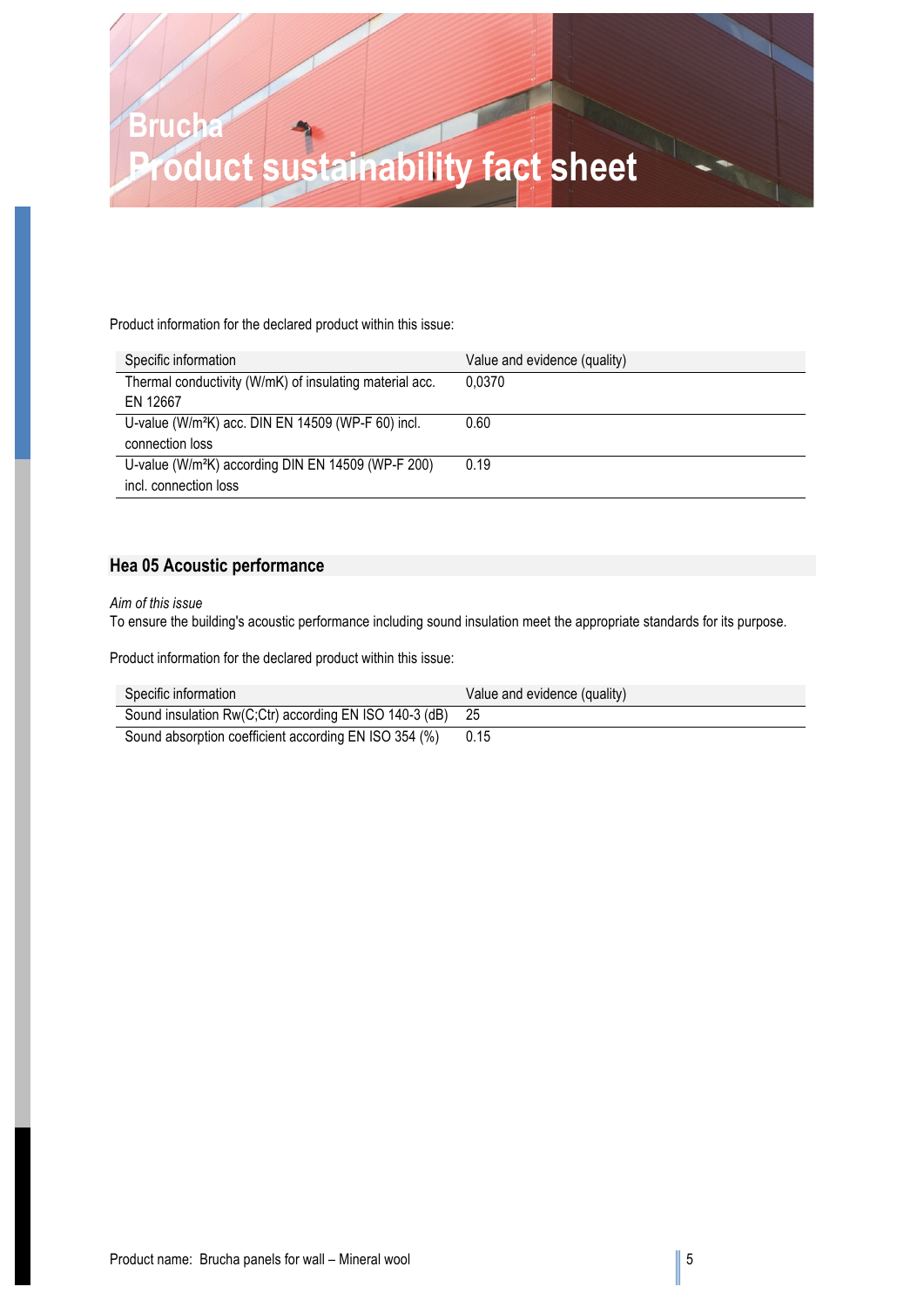# **Brucha Product sustainability fact sheet**

### Energy

### Summary

This category encourages the specification and design of energy efficient building solutions, systems and equipment that support the sustainable use of energy in the building and sustainable management in the building's operation. Issues in this section assess measures to improve the inherent energy efficiency of the building, encourage the reduction of carbon emissions and support efficient management throughout the operational phase of the building's life.

Category summary table for this BREEAM issue

| Issue ID | Issue name                                   |
|----------|----------------------------------------------|
| Ene 01   | Reduction of energy use and carbon emissions |
| Ene 02   | Energy monitoring                            |
| Ene 03   | External lighting                            |
| Ene 04   | Low carbon design                            |
| Ene 05   | Energy efficient cold storage                |
| Ene 06   | Energy efficient transportation systems      |
| Ene 07   | Energy efficient laboratory systems          |
| Ene 08   | Energy efficient equipment                   |

### **Ene 01 Reduction of energy use and carbon emissions**

### *Aim of this issue*

To recognise and encourage buildings designed to minimise operational energy demand, primary energy consumption and CO<sub>2</sub> emissions.

Product information for the declared product within this issue:

| Specific information                                   | evidence (quality) |
|--------------------------------------------------------|--------------------|
| Can analism Han OA for relationship should information |                    |

See section Hea 04 for relevant technical information.

### **Materials**

### Summary

This category encourages steps taken to reduce the impact of construction materials through design, construction, maintenance and repair. Issues in this section focus on the procurement of materials that are sourced in a responsible way and have a low embodied impact over their life including extraction, processing and manufacture and recycling.

Category summary table for this BREEAM issue

| Issue ID | Issue name                               |
|----------|------------------------------------------|
| Mat 01   | Life cycle impacts                       |
| Mat 02   | Hard landscaping and boundary protection |
| Mat 03   | Responsible sourcing of materials        |
| Mat 04   | Insulation                               |
| Mat 05   | Designing for durability and resilience  |
| Mat 06   | Material efficiency                      |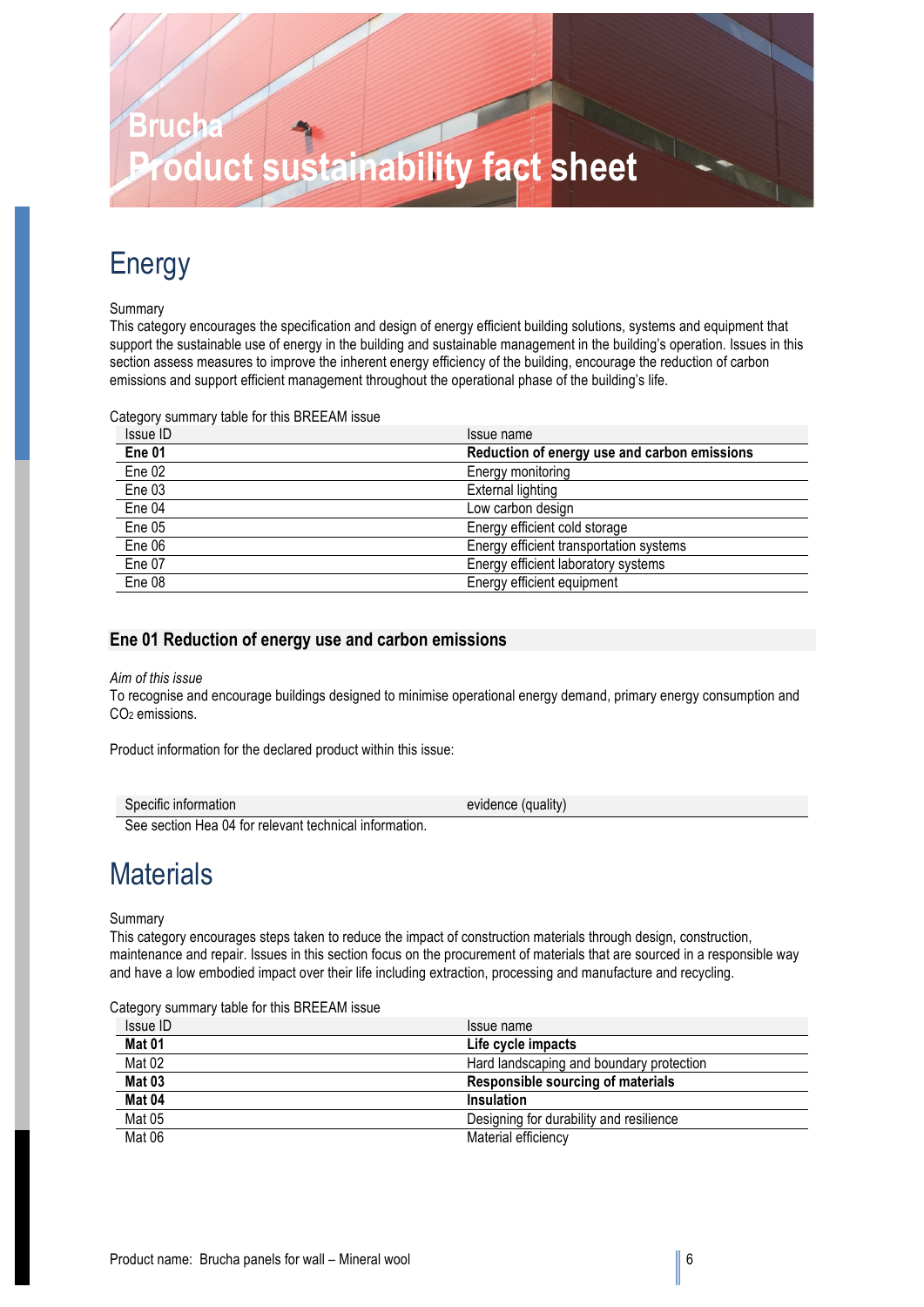

### **Mat 01 Life cycle impacts**

#### Aim of this issue

To recognise and encourage the use of construction materials with a low environmental impact (including embodied carbon) over the full life cycle of the building. The following LCA results refer to a sandwich panel with a representative thickness of 130 mm and a weight of 25.8 kg.

Product information for the declared product within this issue:

| Description                              | Value                                                               |
|------------------------------------------|---------------------------------------------------------------------|
| "Product specific" environmental profile | yes                                                                 |
| certification available?                 |                                                                     |
| EPD Program Operator                     | Institute Construction and Environment (IBU - Institut Bauen und    |
|                                          | Umwelt e.V.), Berlin                                                |
| <b>EPD Number</b>                        | EPD-BRU-20130198-IBC1-DE                                            |
| System boundaries                        | A1-A3, C4, D (cradle-to-gate with options)                          |
| Declared unit                            | $1 \text{ m}^2$                                                     |
| <b>PCR</b>                               | Double skin steel faced sandwich panels with a core made of mineral |
|                                          | wool, 04-2013                                                       |
| Green guide rating                       | No generic Green Guide rating provided for Coated steel composite   |
|                                          | profiled panel with stone wool insulation and steel liner on steel  |
|                                          | support, structural steel frame with no internal finish.            |

### **Results of the LCA – ENVIRONMENTAL IMPACTS:**

| Declared life cycle  | <b>PRODUCT</b><br><b>STAGE</b>                                                                                 | <b>END OF LIFE STAGE</b> | BENEFITS AND LOADS BEYOND<br>THE SYSTEM BOUNDARYS |
|----------------------|----------------------------------------------------------------------------------------------------------------|--------------------------|---------------------------------------------------|
| stages (standard DIN |                                                                                                                |                          |                                                   |
| EN 15804)            | $A1-A3$                                                                                                        | C4                       | D                                                 |
| GWP [kg CO2-eq.]     | $5.16E + 01$                                                                                                   | 9.13E-01                 | $-1.55E + 01$                                     |
| ODP [kg CFC11-eq.]   | 7.39E-07                                                                                                       | 1.70E-10                 | 1.16E-09                                          |
| AP [kg SO2-eq.]      | 2.36E-01                                                                                                       | 1.36E-03                 | $-5.91E-02$                                       |
| EP [kg PO43-- eq.]   | 2.39E-02                                                                                                       | 2.07E-04                 | $-4.94E-03$                                       |
| POCP [kg Ethene eq.] | 2.53E-02                                                                                                       | 3.52E-04                 | $-8.84E-03$                                       |
| ADPE [kg Sb eq.]     | 2.21E-03                                                                                                       | 7.96E-08                 | $-4.19E - 07$                                     |
| ADPF [MJ]            | $6.64E + 02$                                                                                                   | $2.97E + 00$             | $-1.45E+02$                                       |
|                      | GWP = Global warming potential; ODP = Depletion potential of the stratospheric ozone layer; AP = Acidification |                          |                                                   |
| Caption              | potential of land and water; EP = Eutrophication potential; POCP = Formation potential of tropospheric ozone   |                          |                                                   |
|                      | photochemical oxidants; ADPE = Abiotic depletion potential for non-fossil resources; ADPF = Abiotic depletion  |                          |                                                   |
|                      | potential for fossil resources                                                                                 |                          |                                                   |

 $\overline{\phantom{a}}$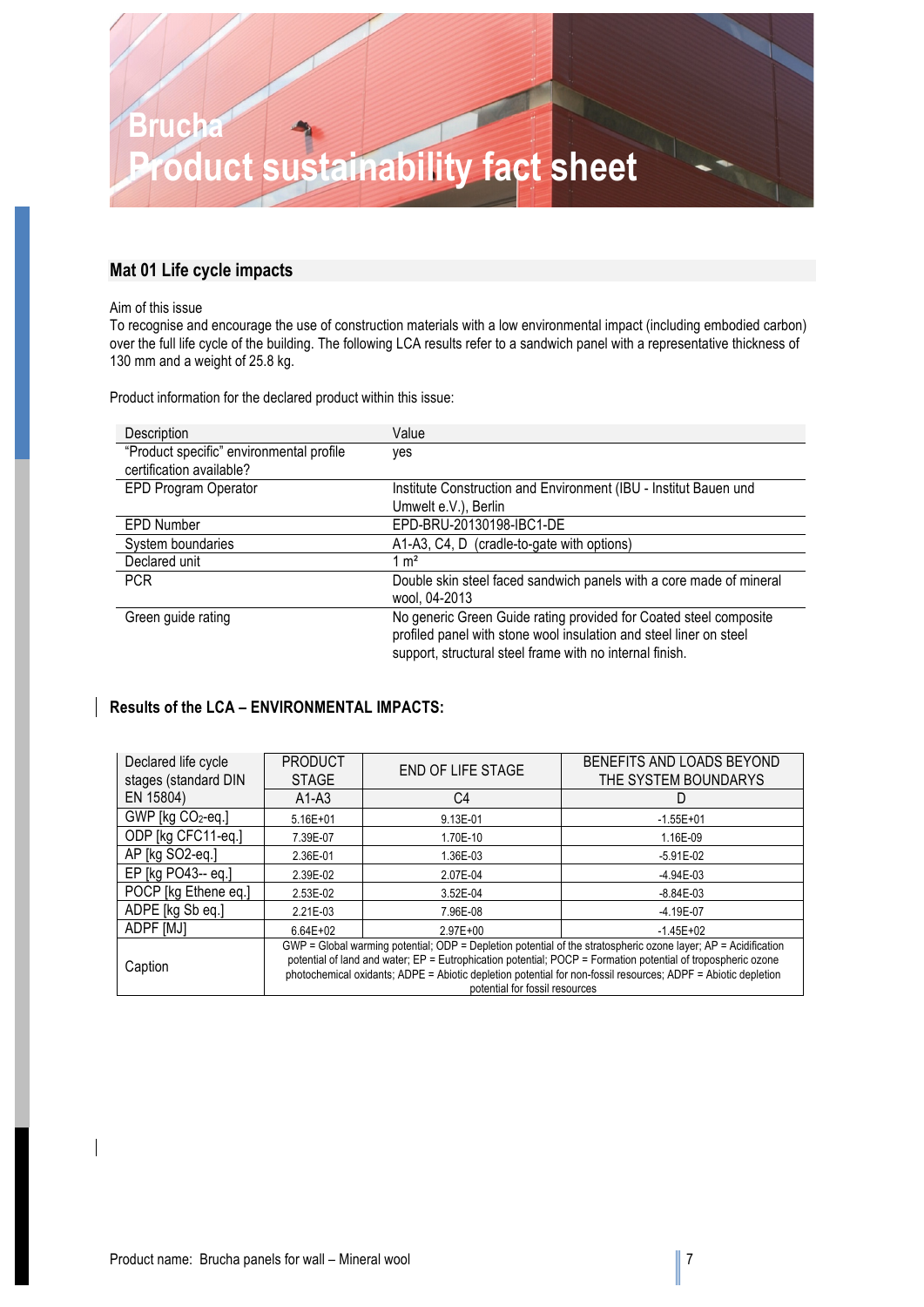

### **Results of the LCA – RESOURCE USE:**

| Declared life<br>cycle stages<br>(standard DIN | <b>PRODUCT</b><br><b>STAGE</b>                                                                                                                                                                                                                                                                                                                                                                                                                                                                                                                                                                                                                                                                                                                 | <b>END OF LIFE STAGE</b> | BENEFITS AND LOADS<br>BEYOND THE SYSTEM<br><b>BOUNDARYS</b> |
|------------------------------------------------|------------------------------------------------------------------------------------------------------------------------------------------------------------------------------------------------------------------------------------------------------------------------------------------------------------------------------------------------------------------------------------------------------------------------------------------------------------------------------------------------------------------------------------------------------------------------------------------------------------------------------------------------------------------------------------------------------------------------------------------------|--------------------------|-------------------------------------------------------------|
| EN 15804)                                      | $A1-A3$                                                                                                                                                                                                                                                                                                                                                                                                                                                                                                                                                                                                                                                                                                                                        | C4                       | D                                                           |
| PE total [MJ]                                  | 7.45E+02                                                                                                                                                                                                                                                                                                                                                                                                                                                                                                                                                                                                                                                                                                                                       | $3.30E + 00$             | $-1.34E+02$                                                 |
| PERE [MJ]                                      | 4.16E+01                                                                                                                                                                                                                                                                                                                                                                                                                                                                                                                                                                                                                                                                                                                                       |                          |                                                             |
| PERM [MJ]                                      | $0.00E + 00$                                                                                                                                                                                                                                                                                                                                                                                                                                                                                                                                                                                                                                                                                                                                   |                          |                                                             |
| <b>PERT [MJ]</b>                               | 4.16E+01                                                                                                                                                                                                                                                                                                                                                                                                                                                                                                                                                                                                                                                                                                                                       | 2.00E-01                 | $2.40E + 00$                                                |
| PENRE [MJ]                                     | 6.66E+02                                                                                                                                                                                                                                                                                                                                                                                                                                                                                                                                                                                                                                                                                                                                       |                          |                                                             |
| PENRM [MJ]                                     | $3.66E + 01$                                                                                                                                                                                                                                                                                                                                                                                                                                                                                                                                                                                                                                                                                                                                   |                          |                                                             |
| <b>PENRT [MJ]</b>                              | 7.03E+02                                                                                                                                                                                                                                                                                                                                                                                                                                                                                                                                                                                                                                                                                                                                       | $3.10E + 00$             | $-1.36E + 02$                                               |
| SM [kg]                                        | $0.00E + 00$                                                                                                                                                                                                                                                                                                                                                                                                                                                                                                                                                                                                                                                                                                                                   |                          |                                                             |
| RSF [MJ]                                       | $0.00E + 00$                                                                                                                                                                                                                                                                                                                                                                                                                                                                                                                                                                                                                                                                                                                                   | $0.00E + 00$             | $0.00E + 00$                                                |
| NRSF [MJ]                                      | $0.00E + 00$                                                                                                                                                                                                                                                                                                                                                                                                                                                                                                                                                                                                                                                                                                                                   | $0.00E + 00$             | $0.00E + 00$                                                |
| FW [m <sup>3</sup> ]                           |                                                                                                                                                                                                                                                                                                                                                                                                                                                                                                                                                                                                                                                                                                                                                |                          |                                                             |
| Caption                                        | PE total = Total use of primary energy resources (=PERT+PENRT); PERE = Use of renewable<br>primary energy excluding renewable primary energy resources used as raw materials; PERM = Use of<br>renewable primary energy resources used as raw materials; PERT = Total use of renewable primary<br>energy resources; PENRE = Use of non-renewable primary energy excluding non-renewable primary<br>energy resources used as raw materials; PENRM = Use of non-renewable primary<br>energy resources used as raw materials; PENRT = Total use of non-renewable primary energy<br>resources; SM = Use of secondary material; RSF = Use of renewable secondary fuels; NRSF = Use of<br>non-renewable secondary fuels; FW = Use of net fresh water |                          |                                                             |

### **Results of the LCA – OUTPUT FLOWS AND WASTE CATEGORIES:**

| Declared life<br>cycle stages<br>(standard DIN | <b>PRODUCT</b><br><b>STAGE</b>                                                                                                                                                                                                                                                                                                             | <b>END OF LIFE STAGE</b> | BENEFITS AND LOADS<br>BEYOND THE SYSTEM<br><b>BOUNDARYS</b> |
|------------------------------------------------|--------------------------------------------------------------------------------------------------------------------------------------------------------------------------------------------------------------------------------------------------------------------------------------------------------------------------------------------|--------------------------|-------------------------------------------------------------|
| EN 15804)                                      | $A1-A3$                                                                                                                                                                                                                                                                                                                                    | C4                       |                                                             |
| HWD [kg]                                       |                                                                                                                                                                                                                                                                                                                                            |                          |                                                             |
| NHWD [kg]                                      |                                                                                                                                                                                                                                                                                                                                            |                          |                                                             |
| RWD [kg]                                       |                                                                                                                                                                                                                                                                                                                                            |                          |                                                             |
| CRU [kg]                                       |                                                                                                                                                                                                                                                                                                                                            |                          | 0                                                           |
| MFR [kg]                                       |                                                                                                                                                                                                                                                                                                                                            |                          | 9.0                                                         |
| MER [kg]                                       |                                                                                                                                                                                                                                                                                                                                            |                          | 15.9                                                        |
| EEE [MJ]                                       |                                                                                                                                                                                                                                                                                                                                            |                          |                                                             |
| EET [MJ]                                       |                                                                                                                                                                                                                                                                                                                                            | N                        |                                                             |
| Caption                                        | HWD = Hazardous waste disposed; NHWD = Non-hazardous waste disposed; RWD = Radioactive<br>waste disposed; CRU = Components for re-use; MFR = Materials for recycling; MER = Materials for<br>energy recovery; EE = Exported energy per energy carrier: EEE = Exported energy, electric energy,<br>$EET = Exported energy$ , thermal energy |                          |                                                             |

 $\overline{\phantom{a}}$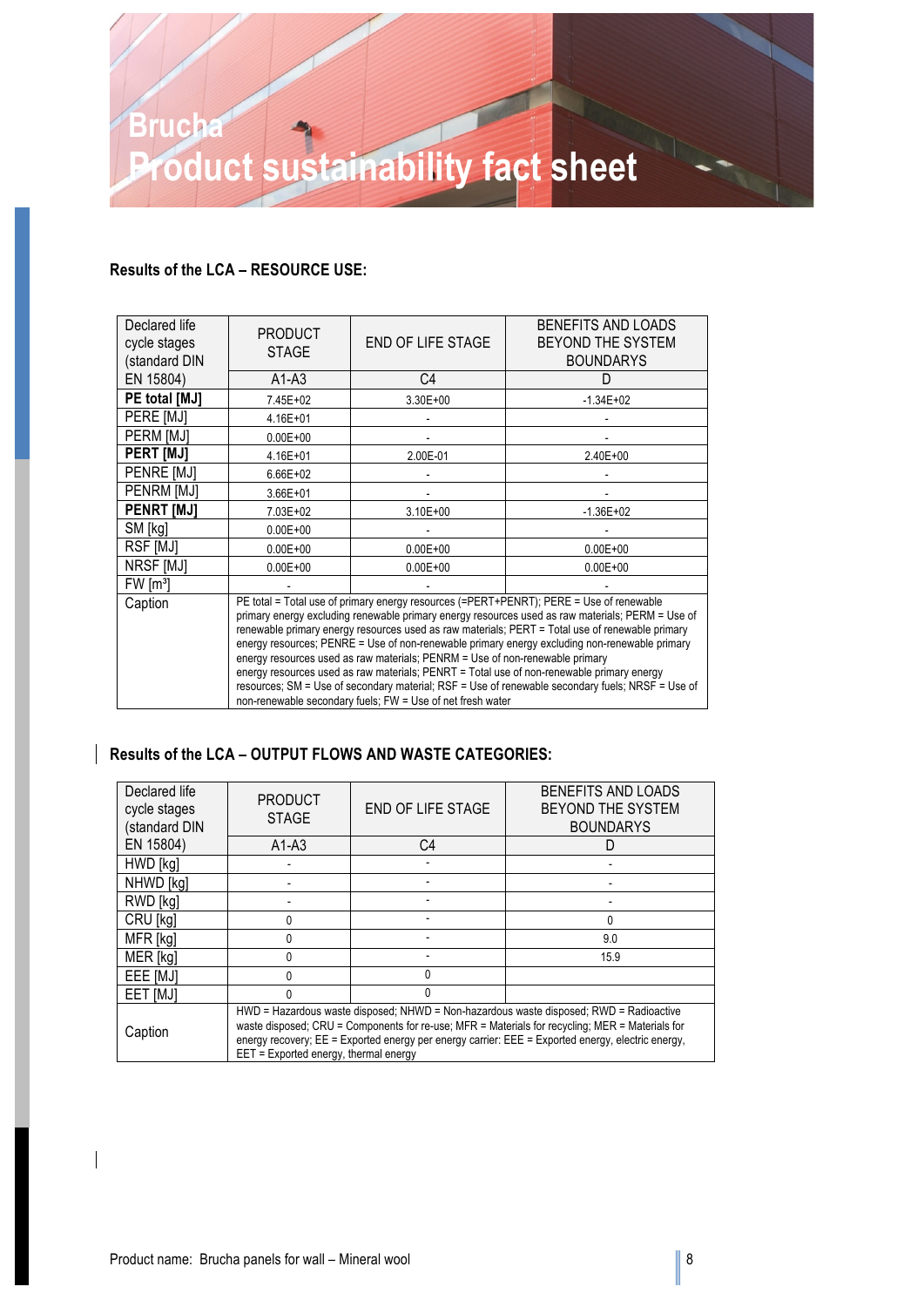### **Brucha Product sustainability fact sheet**

### **Mat 03 Responsible sourcing of materials**

#### *Aim of this issue*

To recognise and encourage the specification and procurement of responsibly sourced materials for key building elements.

Product information for the declared product within this issue:

| Responsible Sourcing Certification Scheme | Certification level / scope                                                                                                                                                                                                                    |
|-------------------------------------------|------------------------------------------------------------------------------------------------------------------------------------------------------------------------------------------------------------------------------------------------|
| <b>EN ISO 14001</b>                       | The management system of Brucha GmbH has been<br>certified to ISO 14001 by LRQA (Certificate No.<br>VNA0005184/E). The certificates are downloadable:<br>http://www.brucha.at/opmodule/user/brucha-<br>neu/dokumente/de_ISO_90014_ems_qms.pdf. |
|                                           | Additionally, the main suppliers of steel and of mineral<br>wool are certified to ISO 14001. Evidence of supplier<br>certification can be provided for BREEAM Assessments on<br>request from m.pfiel@brucha.at.                                |

#### **Responsible sourcing certification scheme point scores**

A graded scale to reflect the rigour of the certification scheme used to demonstrate responsible sourcing, forming the basis for awarding credits in the BREEAM issue Mat 03. Refer to Guidance Note (TBC) available in the Resources section of the BREEAM website for an up-to-date table of responsible sourcing certification schemes recognised by BRE Global Ltd for the purposes of a BREEAM assessment.

Detailed information Mat 03 Responsible sourcing of materials and http://www.breeam.org/page.jsp?id=617

### **Mat 04 Insulation**

#### *Aim of this issue*

To recognise and encourage the use of thermal insulation which has a low embodied environmental impact relative to its thermal properties

Product information for the declared product within this issue:

| Description                |                               | Value             | Test Standard / Link  |
|----------------------------|-------------------------------|-------------------|-----------------------|
| Thermal conductivity       |                               | 0.0370            | EN 12667              |
| (W/mK)                     |                               |                   |                       |
| Generic Green Guide rating | Stone wool insulation -       | Summary Rating: B | Element No: 815320012 |
|                            | density 128 kg/m <sup>3</sup> |                   |                       |
| EPD available?             |                               | no                |                       |
| EPD No.                    |                               |                   |                       |
| $\blacksquare$             |                               |                   |                       |

Program operator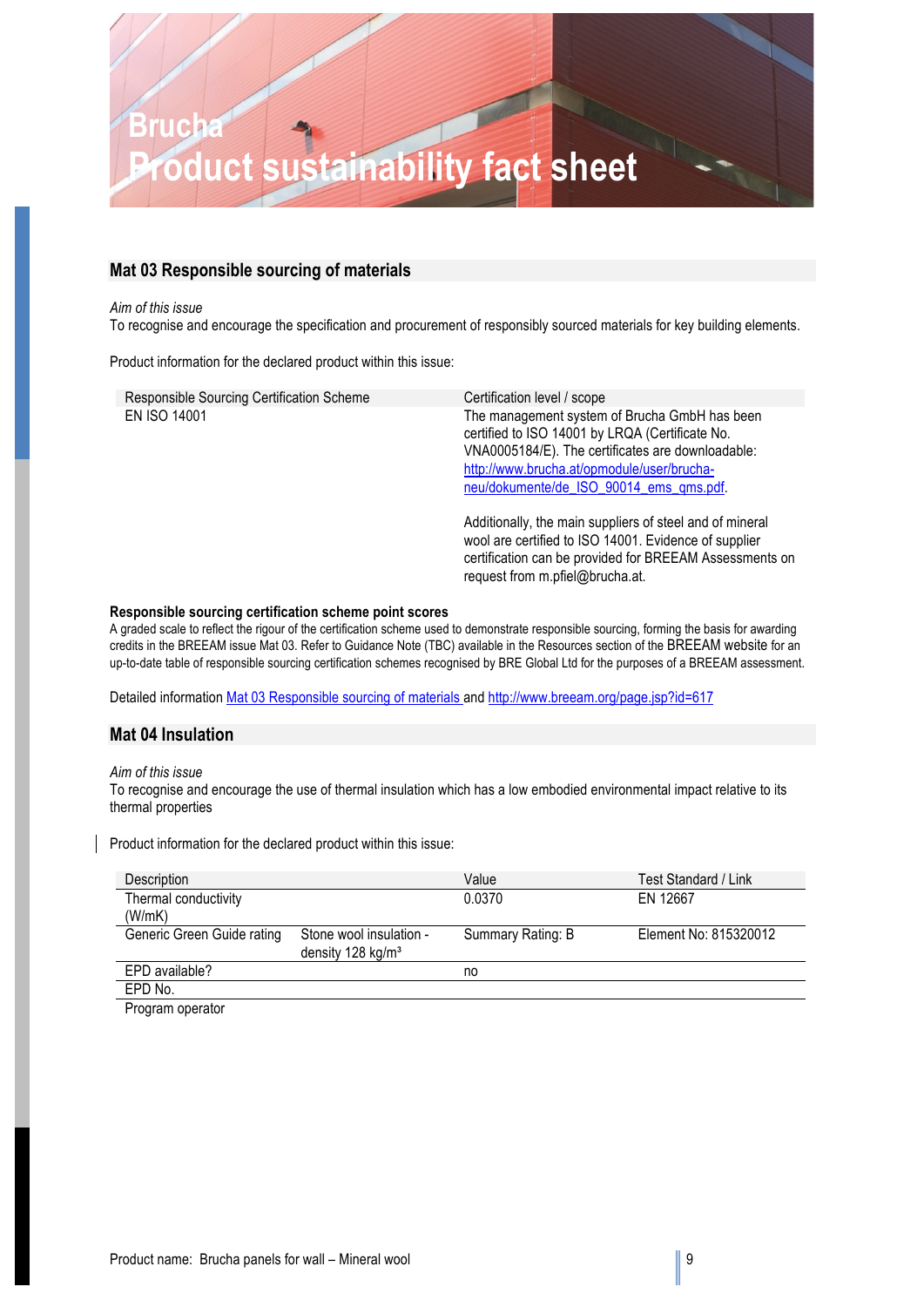

### **Waste**

Summary

This category encourages the sustainable management (and reuse where feasible) of construction, operational waste and waste through future maintenance and repairs associated with the building structure. By encouraging good design and construction practices, issues in this section aim to reduce the waste arising from the construction and operation of the building, encouraging its diversion from landfill. It includes recognition of measures to reduce future waste as a result of the need to alter the building in the light of future changes to climate.

Category summary table for this BREEAM issue

| Issue ID      | Issue name                             |
|---------------|----------------------------------------|
| <b>Wst 01</b> | <b>Construction waste management</b>   |
| <b>Wst 02</b> | Recycled aggregates                    |
| <b>Wst 03</b> | Operational waste                      |
| <b>Wst 04</b> | Speculative floor and ceiling finishes |
| <b>Wst 05</b> | Adaptation to climate change           |
| <b>Wst 06</b> | <b>Functional adaptability</b>         |

### **Wst 01 Construction waste management**

#### *Aim of this issue*

To promote resource efficiency via the effective management and reduction of construction waste.

Product information for the declared product within this issue:

| Specific information                                   | evidence (quality)             |
|--------------------------------------------------------|--------------------------------|
| Very little offcut, because the panels are exclusively |                                |
| made to order                                          |                                |
| Contract with ARA (Altstoff Recycling Austria) for the | Concession agreement No. 13099 |
| collection of packaging waste                          |                                |
|                                                        |                                |